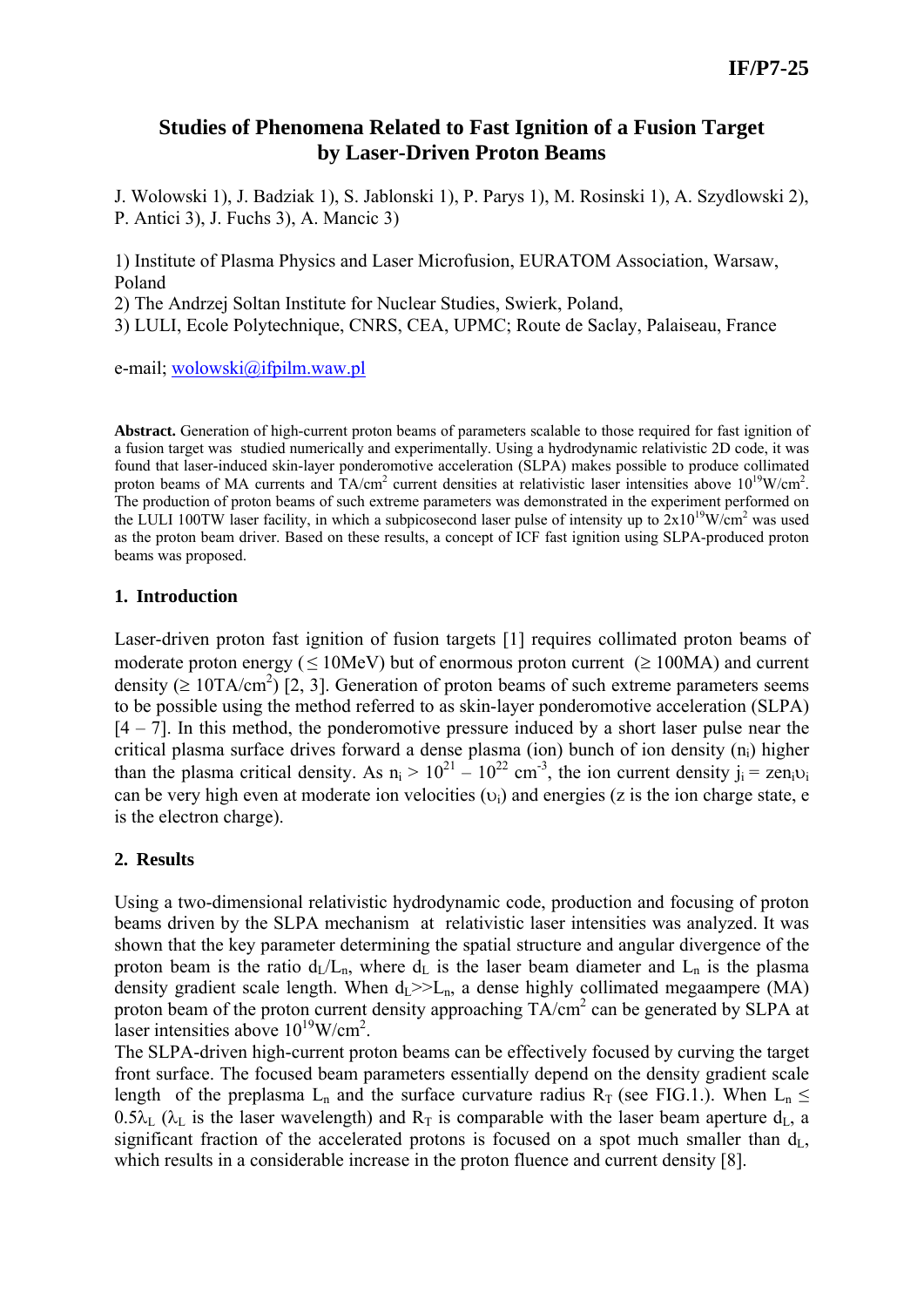

*FIG. 1. Effect of the preplasma density gradient scale length*  $L_n$  *on focusing quality.*  $I_L = 3 \times 10^{18}$ W/cm<sup>2</sup>,  $\tau_L = 0.25$  ps,  $d_L = R_T = 40$ μm.

In the experiment, performed on the LULI 100TW laser facility [9], a 350-fs, 1.05-um highcontrast  $(-10^7)$  laser pulse of energy up to 15 J and intensity up to  $2 \times 10^{19}$ W/cm<sup>2</sup> irradiated a thin (1–3μm) PS (polystyrene) or Au/PS (PS covered by 0.05–0.2μm Au front layer) target along the target normal. The proton beam characteristics were measured using the TOF method (ion charge collectors, ICs), solid state track detectors (SSTDs) and radiochromic films (RCFs).



*FIG. 2. The proton beam current (a) and current density (b) at the source as a function of laser intensity. Points – the results of IC measurements; lines – the results of approximation by a power function.* 

The dependences of the proton current and current density at the source (calculated from IC measurements) on the laser intensity, for protons of energy  $> 0.1$  MeV and  $> 1$ MeV are presented in FIG.2. It can be seen, that for relativistic laser intensities the current and current density of MeV protons approach  $1MA$  and  $1 TA/cm<sup>2</sup>$ , respectively, and they attain multi-MA and multi- $T\text{A/cm}^2$ , respectively, when sub-MeV protons are included to the proton flux. Parameters of the proton beam remarkably depend on the target structure. In particular, using a double-layer Au/PS target results in two-fold higher proton currents and laser-protons energy conversion efficiencies than in the case of a plastic target (see FIG.3.).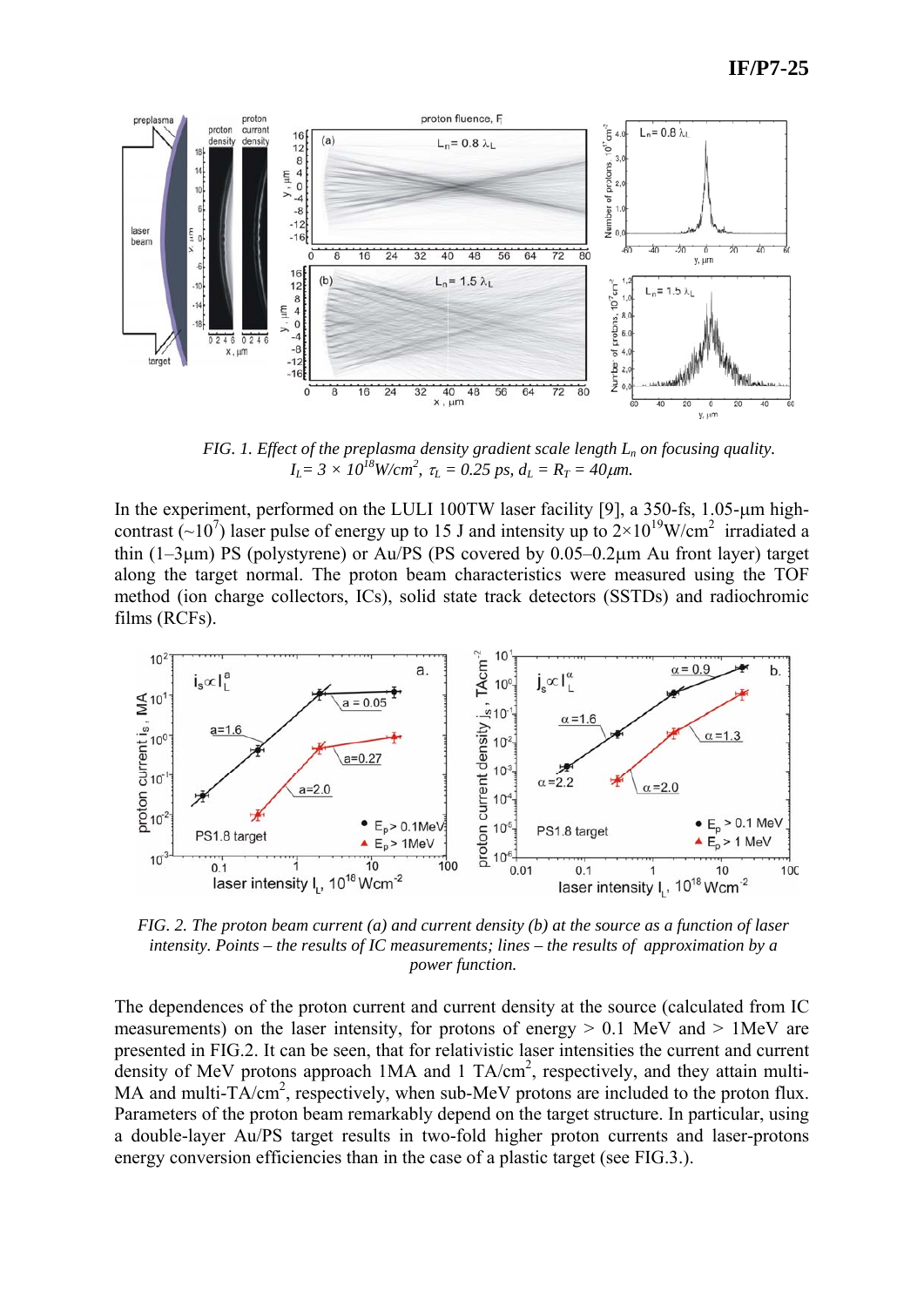

*FIG. 3. A comparison of the proton current density at the source and the laser-protons energy conversion efficiency for Au/PS and PS targets.*  $I_L = 2 \times 10^{18}$  W/cm<sup>2</sup>.



*FIG. 4. The concept of fast ignition with SLPA-driven proton beam: a dense focused proton beam generated at the interaction of a PW laser with a dielectric hydrogen-rich target of the curved front surface ignites the DT fuel compressed by cone-guided implosion [3].* 

Based on the above results, a concept of ICF fast ignition using SLPA-driven proton beams was proposed (see FIG.4.) [3]. According to this concept, the DT fuel compressed to the density of  $300 - 400$ g/cm<sup>3</sup> by cone-guided implosion is ignited by an ultraintense, focused proton beam generated at the interaction of a high-contrast multi-PW/ps laser beam with a dielectric hydrogen-rich target of the curved front surface. As the density of SLPA-driven protons at the source is high, the required current densities of protons heating the fuel can be achieved with only a slight focusing of the proton beam. The beam can be generated from a fairly thick (several μm) solid density layer, which means that the proton source area can be relatively small  $(S_s < 0.05$ mm<sup>2</sup>) and the proton source-fuel distance can be small as well  $(d_{sf} \le 0.3$ mm). As a result, the proton velocity dispersion does not cause non-acceptable elongation of the proton pulse, so a non-monoenergetic beam can be used. To achieve the ignitor (proton beam) and fuel parameters required for the ignition, an implosion laser of energy  $\sim$  200kJ and an ignition (PW/ps) laser of energy  $\sim$  100kJ is necessary [3].